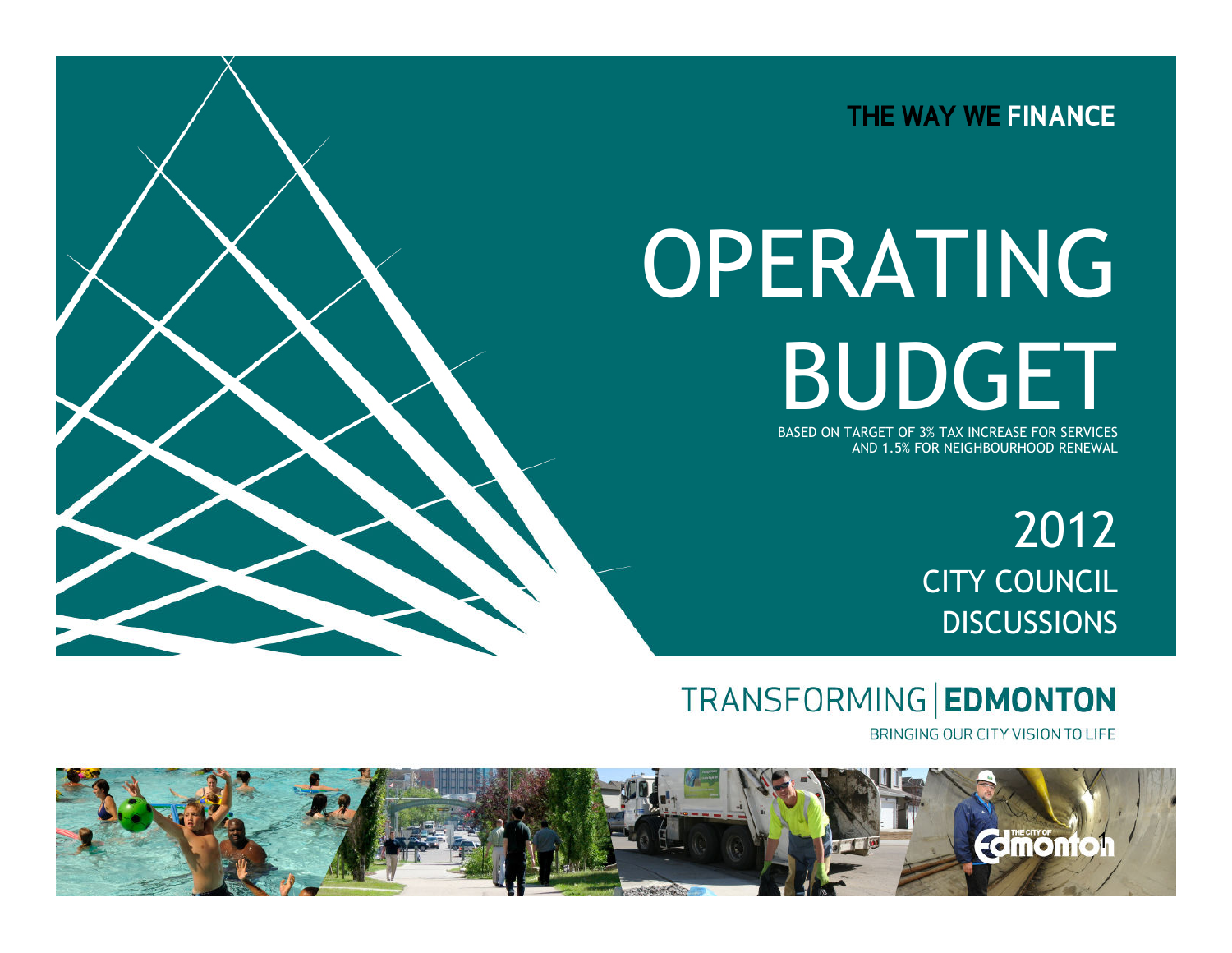- Based on guidelines established by Council in June
- Tabled with Council November 9
- Included strategies for increased revenues and reductions to programs and services shared with Council in June

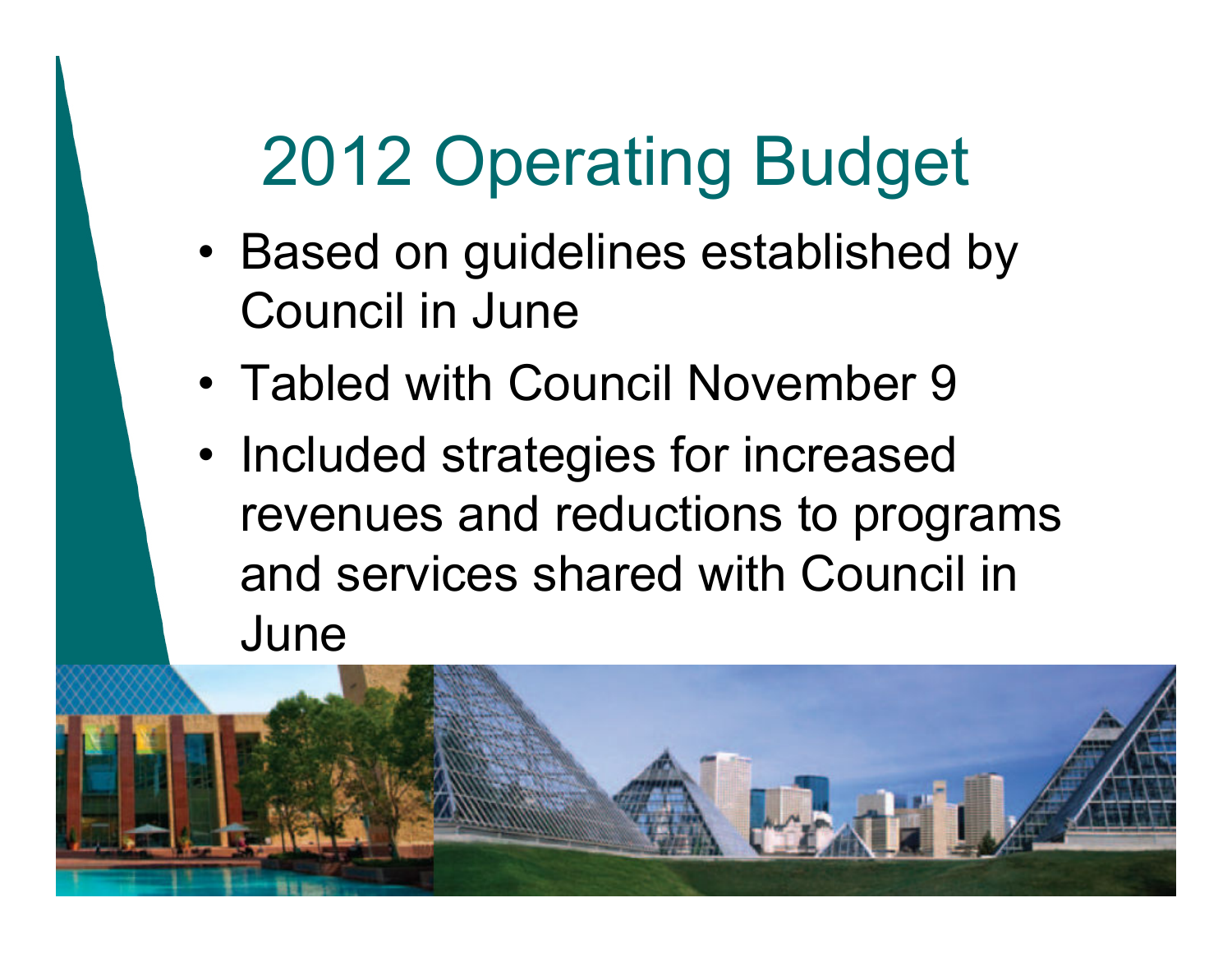- Strategies:
	- All departments provided revenue and expenditure strategies at a specified level
	- Significant work was done by an interdepartmental group to prioritize the strategies based on established criteria and a one-City approach

#### – Potential revenue streams considered

- Included Franchise Fee increases and Reallocation of Fire Hydrant Maintenance costs to the Water rates
- Council did not approve

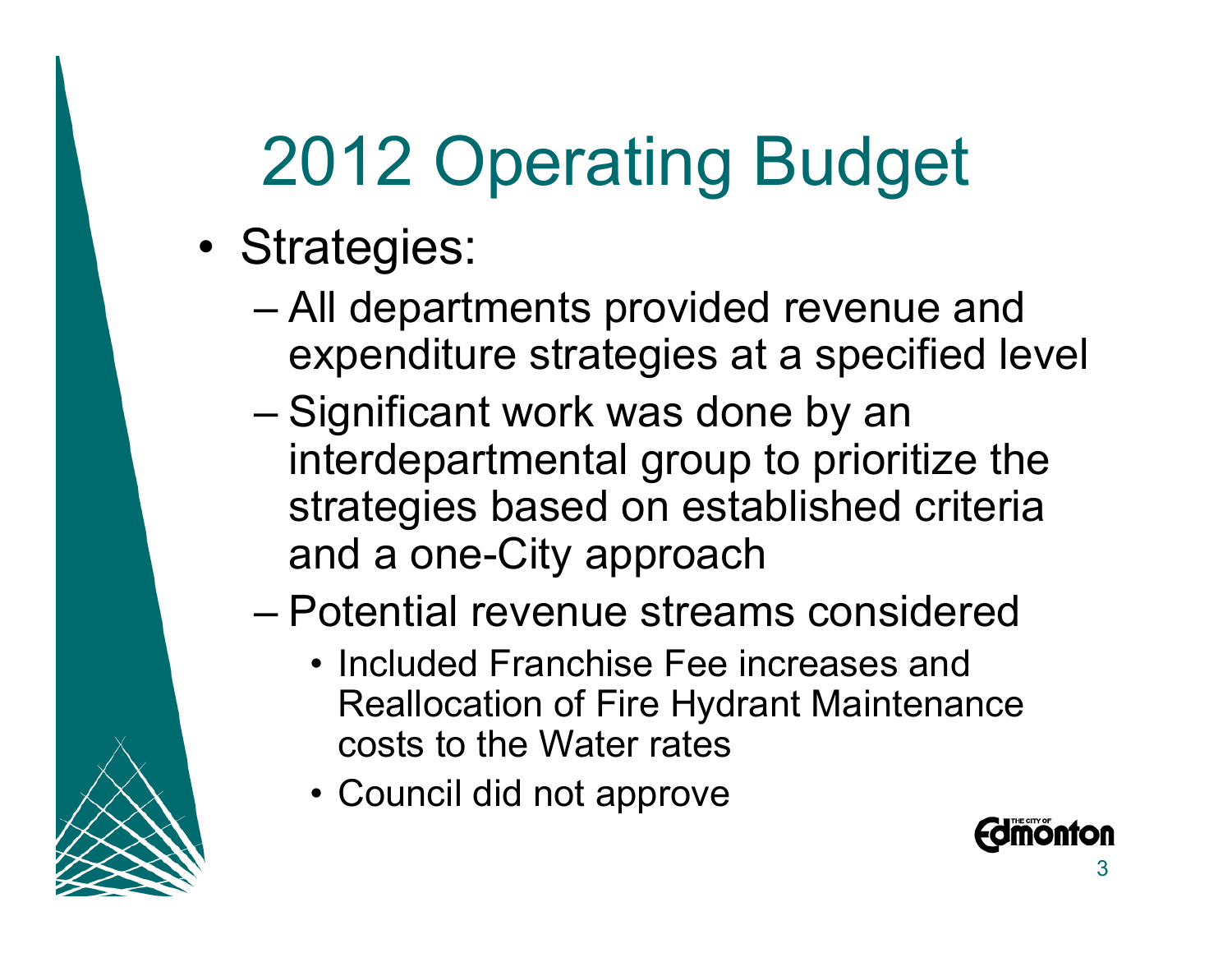- Considerations
	- Operating Impacts of Capital included in 2012 budget
	- Fees and charges generally increased by rate of inflation
		- Exceptions presented as strategies for Council debate
	- \$10 million made available for reallocation
		- \$3.2 Advancing the Ways (Administration)
		- \$6.7 for Council allocation
	- One-time amounts
		- \$1.185 Advancing the Ways (Administration)
		- \$1.5 for Council allocation

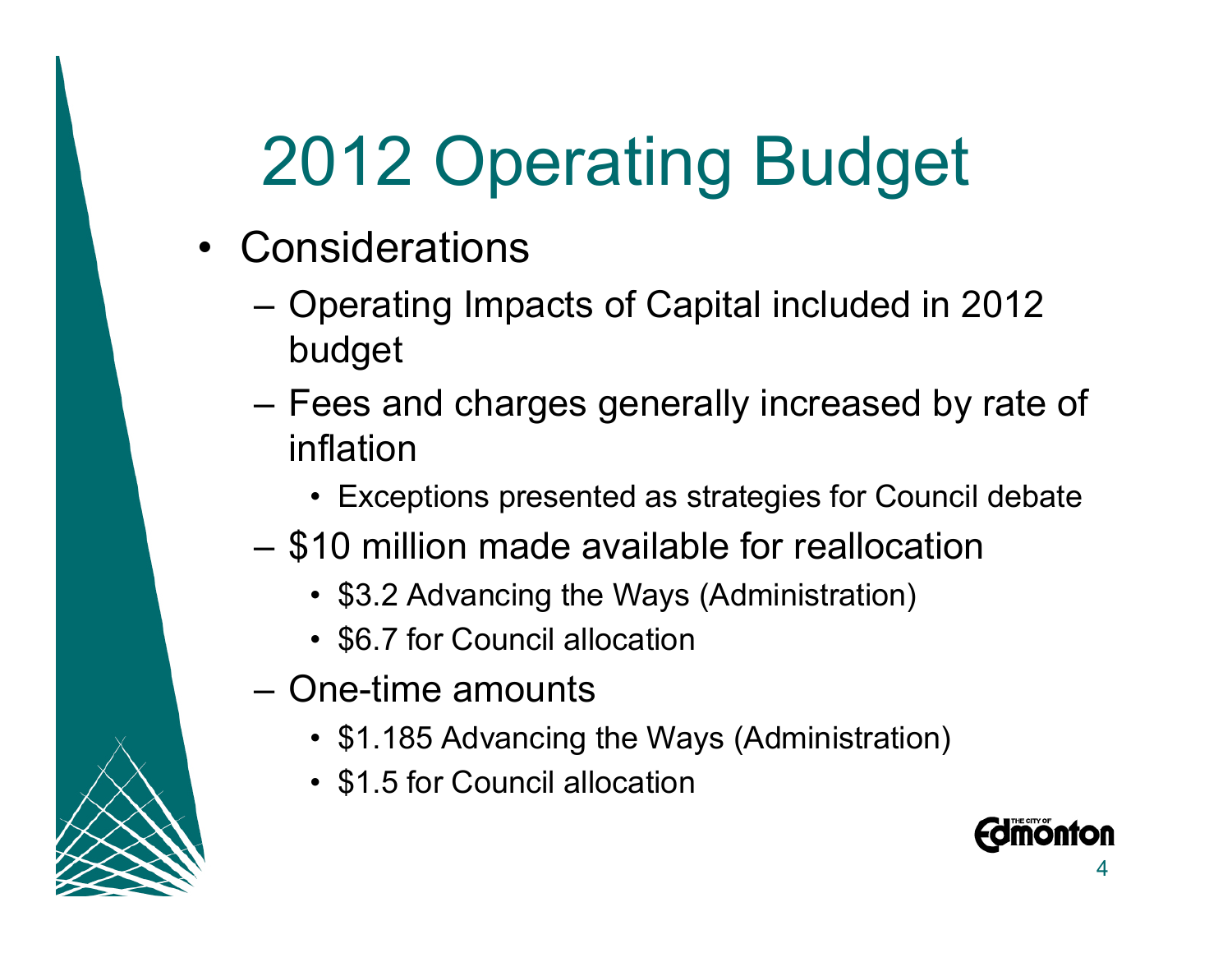- Acknowledging reviews that need to be undertaken
- Administration continued to look for efficiencies and different ways of doing things

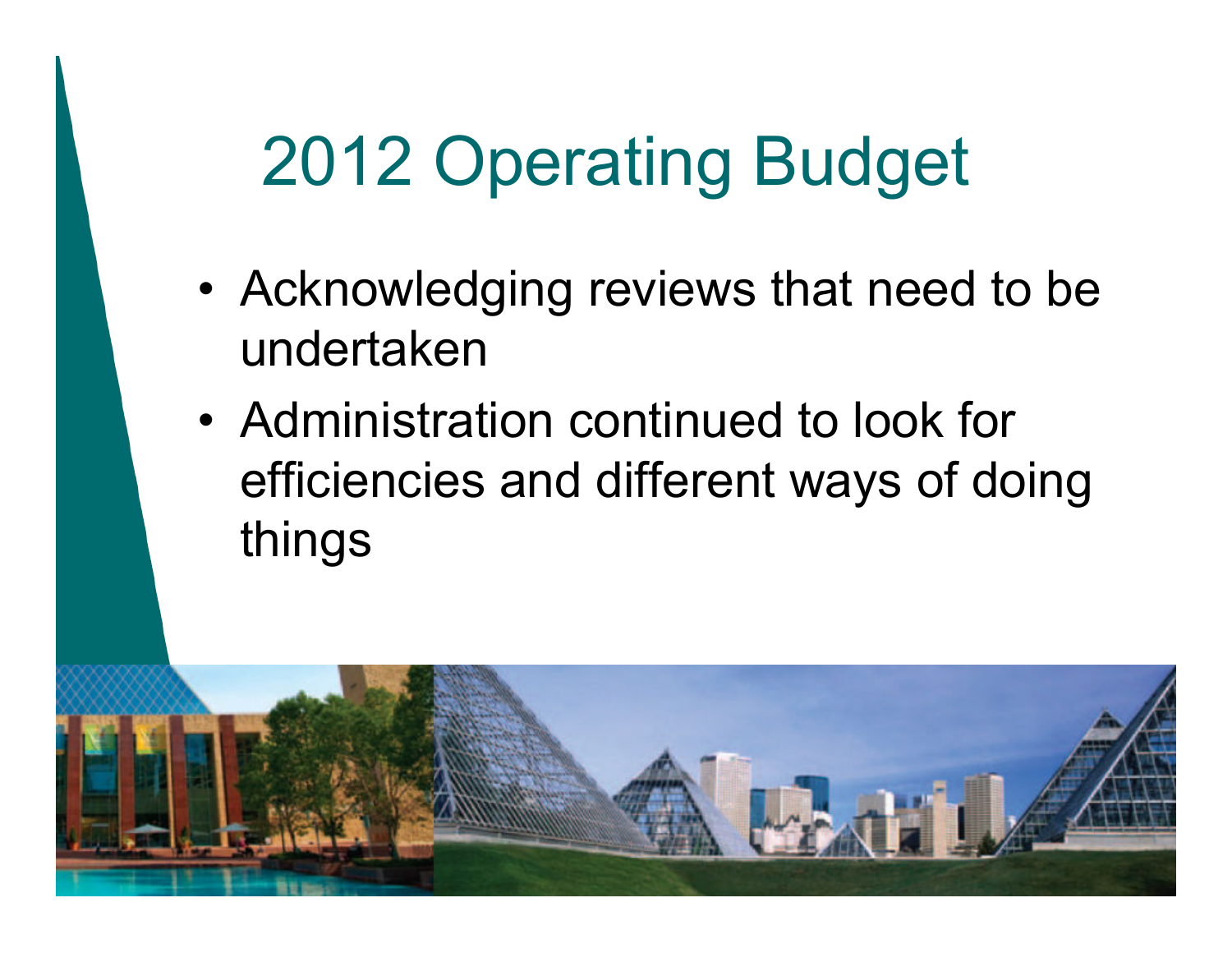#### Reviews Required

- Transit
	- Approach
	- Fees
- Other User Fees
	- Overarching policy to be developed through the Way We Finance